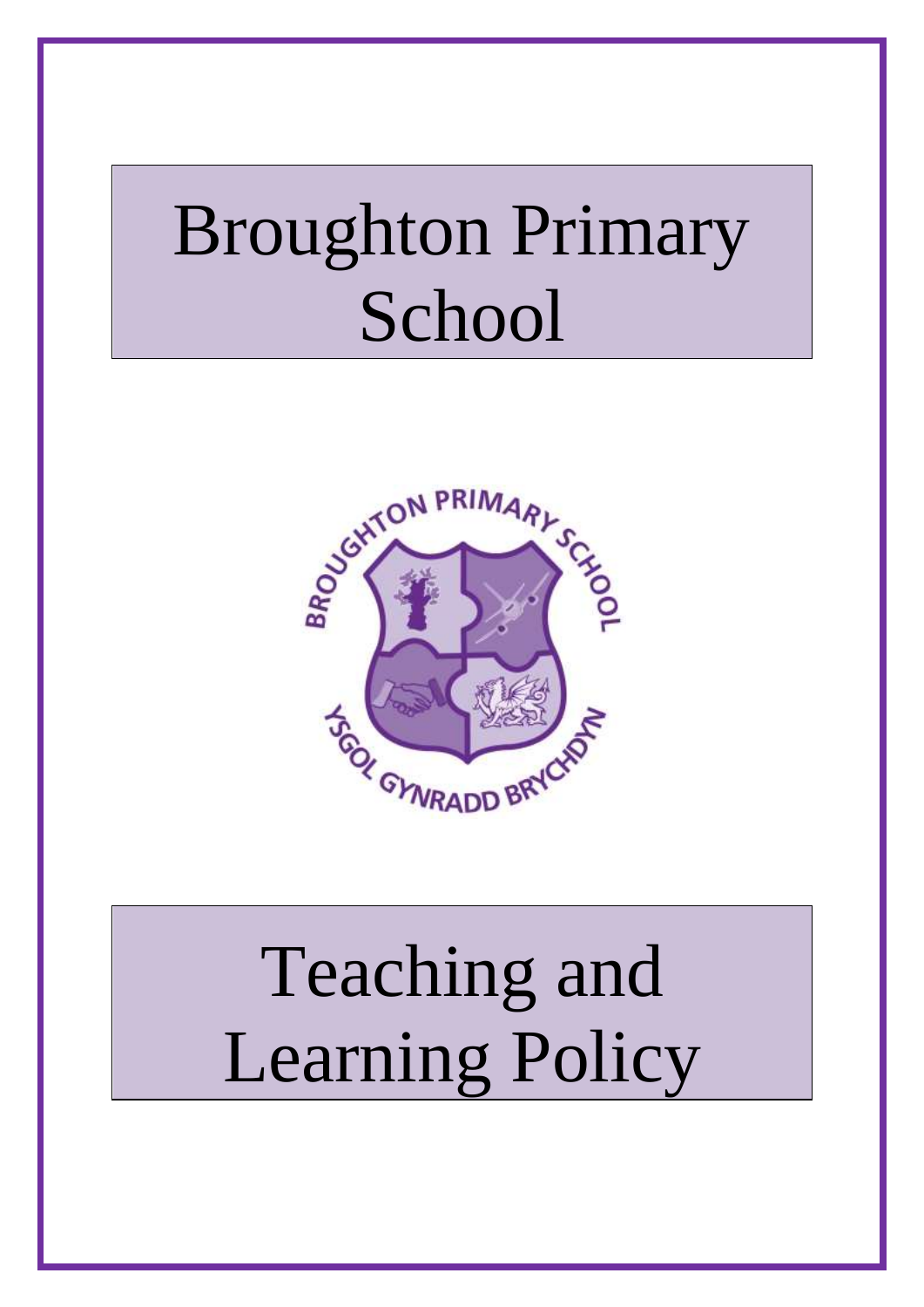#### **Teaching and Learning Policy**

At Broughton Primary School, we believe that our curriculum should be broad, balanced and relevant and meet the needs of all children whatever their ability.

We are committed to the continuous cycle of review, evaluate and improve to ensure that there is high quality provision for all learners. The curriculum is planned effectively and promotes an enjoyment of learning and a commitment to our school vision of "learning without limits to be the best we can be", providing "opportunity to excel" where all are encouraged to reach their potential. The taught curriculum is comprised of The National Curriculum, the LNF (Literacy/Numeracy Frameworks), The Revised Foundation Phase Framework for Children's Learning and the wider curriculum. We ensure the children have a range of learning experiences that challenge, stimulate and promote thinking and learning.

The curriculum meets statutory requirements and has been developed through whole school involvement to ensure that:

- **T** Tt focuses on the learner:
- It builds on children's prior knowledge
- It promotes thinking skills and assessment for/of learning;
- It promotes collaborative learning through the whole school use of effective pedagogy
- It ensures that appropriate Literacy and Numeracy Skills are woven throughout the curriculum;
- There is a focus on key and subject / AOL skills;
- It focuses on continuity and progression 3-19, by building on the Foundation Phase
- It is flexible, allowing for the involvement and input of the pupils
- It supports Government policy, including: bilingualism, Curriculum Cymreig, SRE, R.E., equal opportunities, food and fitness, sustainable development and global citizenship, and entrepreneurship;
- It continues to deliver a distinctive curriculum that is appropriate for Wales.

The school curriculum comprises the following areas:

- National Curriculum for Wales:
- Foundation Phase Curriculum;
- The Literacy and Numeracy Framework
- Skills development;
- Personal and Social Education;
- Religious education.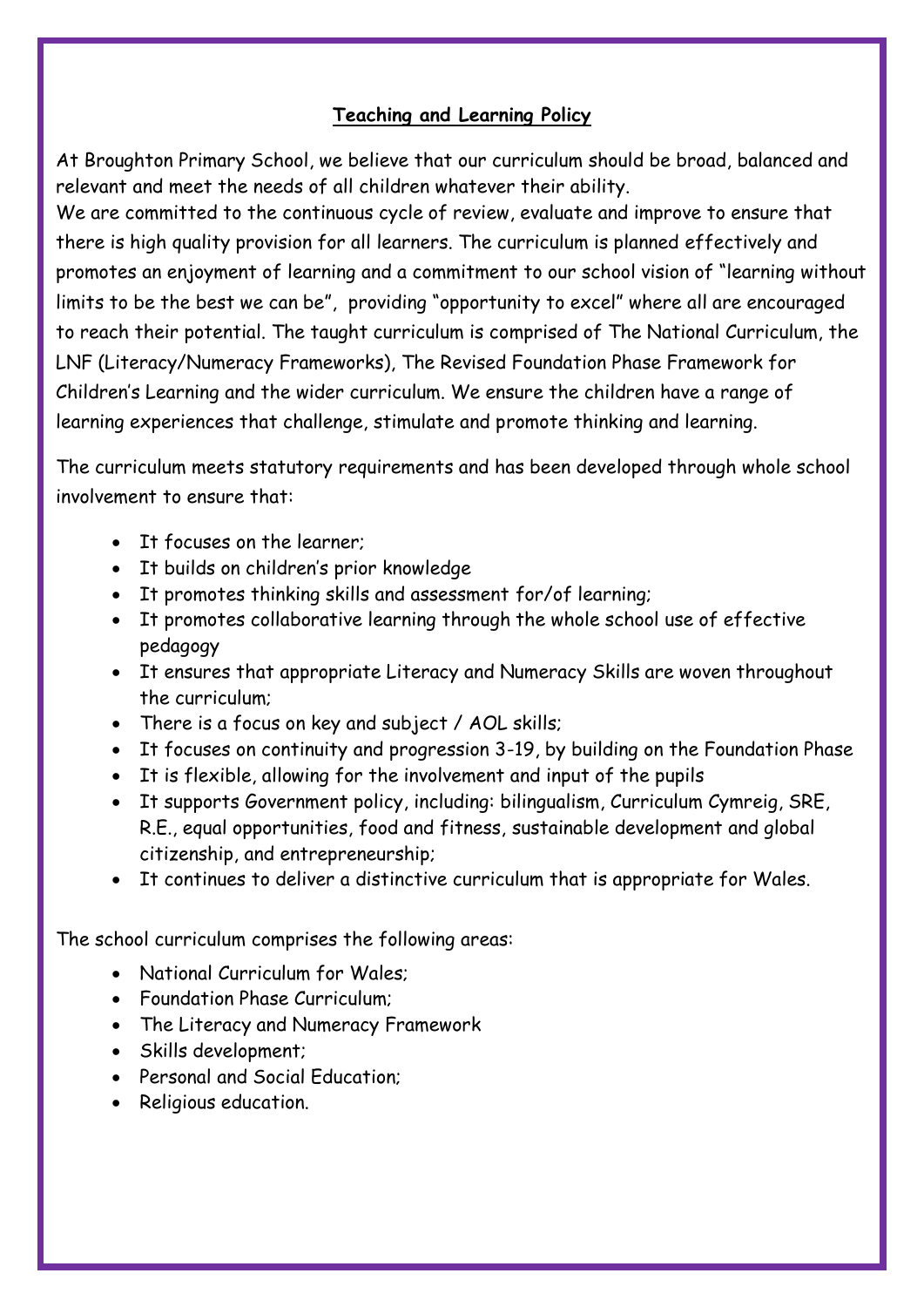Through integrated topic teaching we strive to develop the application of the following key skills across the curriculum:

- Literacy and Numeracy
- Communication;
- Creativity
- Digital Literacy;
- Co operative learning;
- Assessment for Learning;
- Problem-solving and Meta cognition
- The overall aims of the curriculum are to:
- promote high standards in speaking, listening, reading, writing and number through the use of the National Curriculum
- develop independent learners through the application of cross-curricular skills and core initiatives
- enable children to be confident in the use of ICT and become confident in applying those skills across the curriculum
- develop the personal , moral and social skills of each child
- Give pupils opportunities to discover their individual abilities and talents and identify their next steps for improvement
- develop a knowledge of the Welsh language and culture
- raise awareness of education for sustainable development and global citizenship
- promote spiritual development and enable pupils to develop moral sensibility through carefully taught values
- promote physical and mental development and an awareness of the importance of a healthy lifestyle
- enable children to be aware of the importance of, the Arts and culture so that they can be encouraged to develop their creative skills
- provide equality of access and the opportunity for all pupils to make progress
- prepare pupils for lifelong learning and to be aspirational

Through the provision of rich and varied activities, we aim to:

- encourage the best possible progress and the highest attainment for all pupils
- enable pupils to make connections across different areas of learning
- help pupils to think creatively and solve problems
- develop pupils' capacity to learn and work independently and collaboratively
- enable pupils to respond positively to opportunities, challenge and responsibility
- enable pupils to acquire and develop a broad range of knowledge, skills and understanding
- promote a life-long positive attitude to education and learning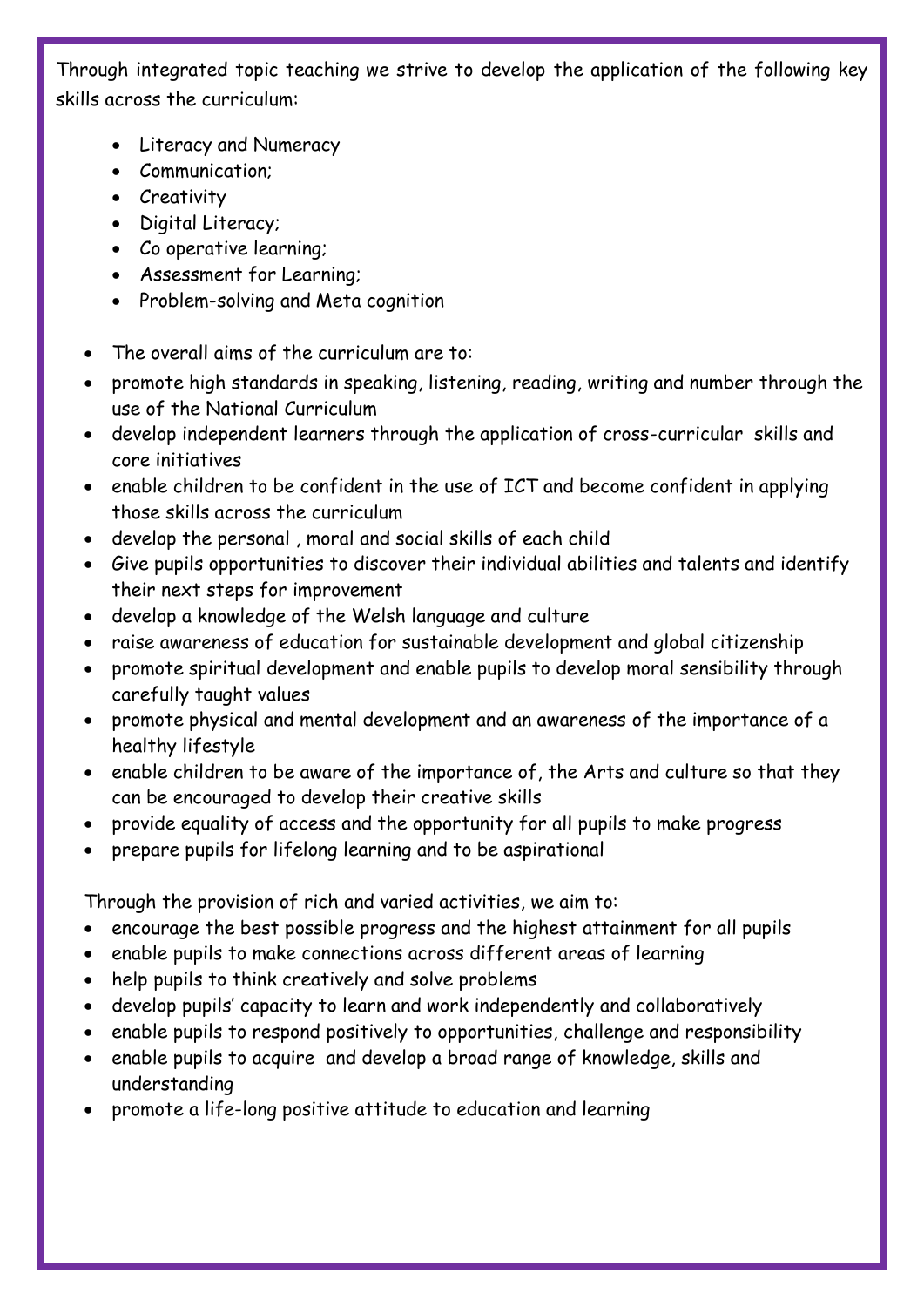#### **Curriculum Structure – Planning and Progression**

Broughton Primary's approach to teaching and learning begins with the introduction of a quality text, a picture book or novel, whole school or key stage, that acknowledges pupil voice, their interests, their connections to the text, the range of learning styles, and the questions the children want to ask and explore. In doing so pupils co construct a relevant, creative and stimulating curriculum that builds on prior knowledge and is one that they feel ownership of. This supports the development of key life skills namely co operative and problem solving skills in all aspects of their learning. This curriculum structure facilitates creative teaching, collaboration and the sharing of ideas, and leads to inspired and motivated learning for all.

#### **Foundation Phase**

- Skills are chosen from FP curriculum, based on the stage of the learners.
- A quality text is chosen to develop these skills and learners are given opportunities to express their interests and connections to the text to lead their learning.
- Skills are tracked regularly to ensure progression and coverage.
- Departmental teams plan collaboratively each week during PPA time to ensure consistency throughout the department.
- Short term plans ensure that adult led, enhanced and continuous provision provides opportunity for development and consolidation of skills including the development of bilingualism and digital literacy.
- Within the areas of learning, short term planning demonstrates whole school teaching and learning strategies such as Kagan, reading powers, thinking skills, thinking maps and Numicon. These approaches are introduced as appropriate in nursery and built on throughout the FP.
- Cross curricular approaches are enriched and embedded within the indoor and outdoor areas to provide a balanced and stimulating curriculum.
- Learners are given the opportunity to choose areas of learning following their own interests which are tracked and monitored to encourage growth of independent thinkers and learners.
- Opportunities for home learning are provided through reading and literacy games. Nursery learners are encouraged to share real books at home, to foster a love of reading.
- Learners are assessed using the FP profile at the beginning of the Autumn term and during the Summer term.
- Continuous assessment is used to inform planning, track pupils' progress and set individual targets.
- Learners are encouraged to use peer and self assessment strategies to reflect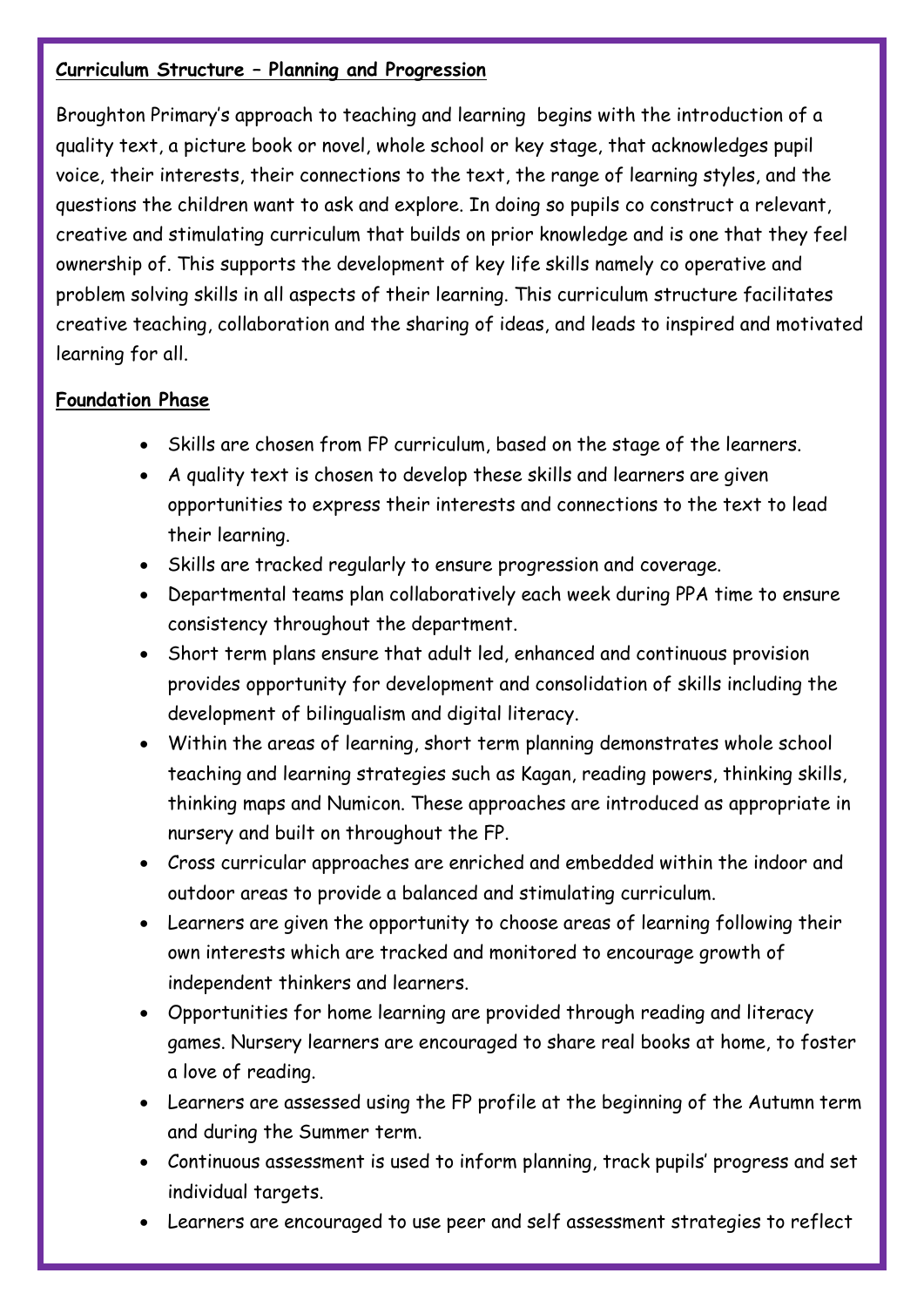on and evaluate their progress.

 Opportunities to enhance the curriculum are provided by visitors to school and visits to appropriate educational sites.

#### **Key Stage 2**

Planning

- Long term planning is based upon a two year cycle of topics which are chosen to cover the curriculum skills.
- A medium term plan that then breaks down the skills for that particular topic. The medium term plan gives skills for every curriculum area as well as suggested activities which will be adapted based on the children's input.
- Short term planning is bi-weekly, and undertaken by departmental staff with a focus on skills, evaluation, assessment opportunities, next steps, consolidation and sharing of best practice.
- develop independent learners through the application of skills across the curriculum through a cross curricular/thematic/topic/text led approach (SKILLS IN FRONT OF BOOK WHICH MEETS THE NEEDS OF EACH CHILD)
- provide equality of access and the opportunity for all pupils to make progress through differentiated planning and next steps and achievable targets.
- develop the personal and social skills of each child by offering an enriched curriculum, nurture groups, kagan structures, extracurricular activities, residential visits and peripatetic music sessions.
- prepare pupils for lifelong learning and the world of work through working in Kagan structures, collaborative work, problem solving, transferrable skills and links with the wider community.

#### Delivery

- Immersive entry and finale to text led topics.
- Lessons demonstrate whole school teaching and learning strategies such as kagan, reading powers, thinking skills, thinking maps and numicon, ANIE, and
- Differentiation in terms of challenge and support for ALN, Assessment for and of Learning
- Regular use of teacher, peer and self assessment. Children are aware of the success criteria and level descriptors undertaking a task.
- Through the provision of rich and varied activities, we aim to enable pupils to make connections across different areas of learning through use of cross curricular lessons, a thematic approach, and text led learning.

#### **Evaluation and assessment**

Children are aware of attainment targets marking policy and symbols as they are in the back of book and we also

 encourage the best possible progress and the highest attainment for all pupils by making pupils aware of attainment targets, skills, and next steps.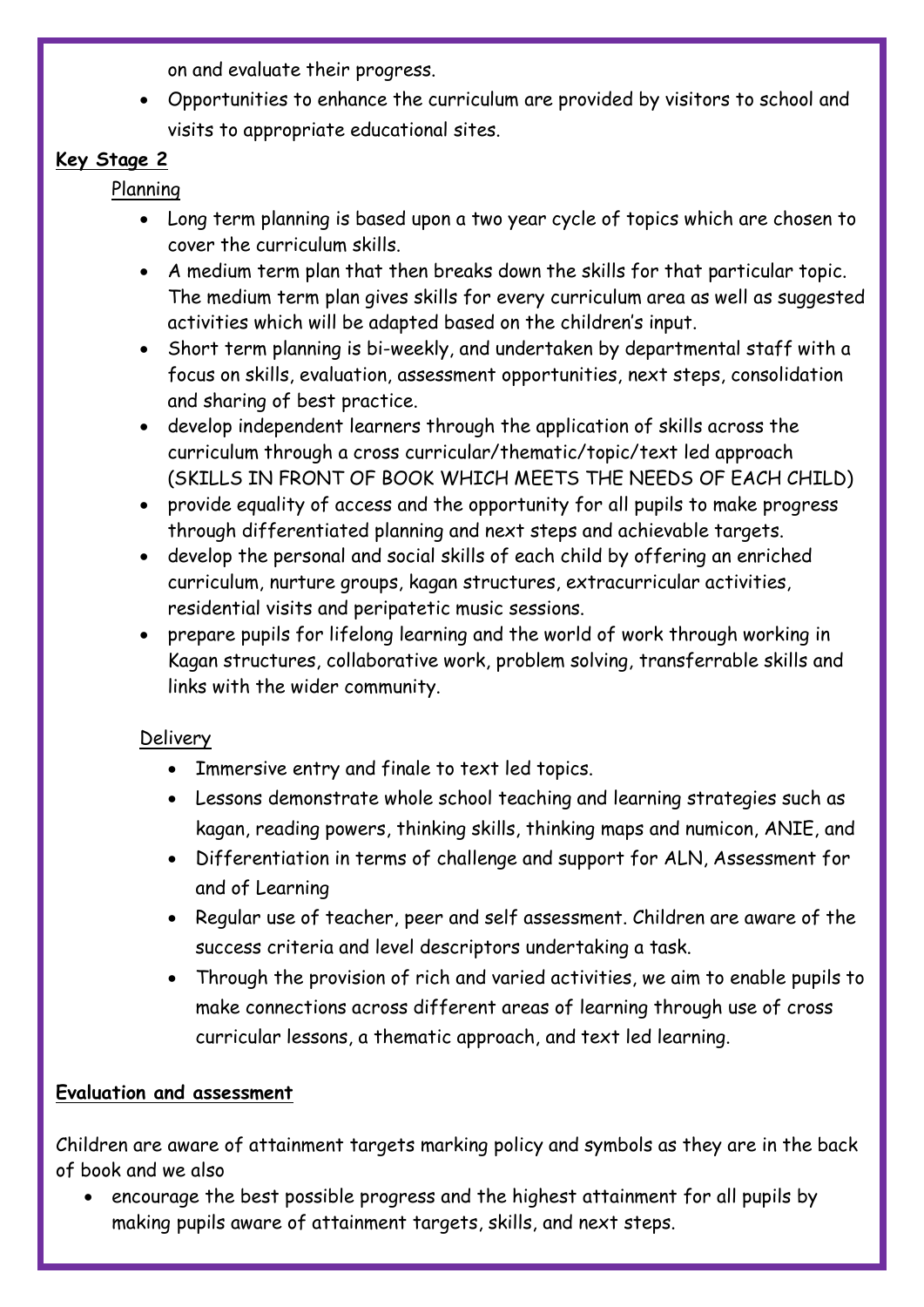- Giving opportunities to edit and redraft work and respond to feedback
- Use of BAT sheet to assess focused marked work on a regular basis
- Highlighting where work needs consolidating and linking back to basic skills and interventions such as catch up etc
- Regular use of teacher, peer and self assessment. Children are aware of the success criteria and level descriptors undertaking a task.

#### **Creative enrichment**

Children are given the opportunity to:

 develop a knowledge of the Welsh language and culture through focussed groups partaking in school and national Eisteddfod.

They are encouraged to take part in:

- Residential trips are Welsh based (Cardiff, Glanllyn and Pentrellyn cymer) and Cwricwlwm cymraeg.
- Young voices, Flintshire young performers, dance fest, collaboration with male voice choir, OAPs
- School council
- Christmas performances
- Charity Fund raising
- National and world wide celebrations
- Links with local church
- Friday Family Service
- Daily Worship
- Visit to support topics

#### **Roles and Responsibilities**

All roles and responsibilities collectively impact on the management and development of the curriculum, ensuring a vibrant and progressive curriculum which is broad, balanced, relevant and appropriately differentiated to meet the needs of all our pupils.

#### **Governing Body**

The Governors monitor the success of the curriculum at committee level and at whole Governing Body meetings through Head Teacher's reports. Visits to the School and discussions with Staff and pupils.

#### **SMT**

The Head teacher and SMT have overall responsibility for the leadership of the curriculum and ensure that it is broad and balanced with appropriate progression of skills and coverage. Members of the SMT are responsible for the monitoring and evaluating the standards of teaching and learning throughout the school and ensuring that appropriate interventions are put in place for specific groups of learners or individuals.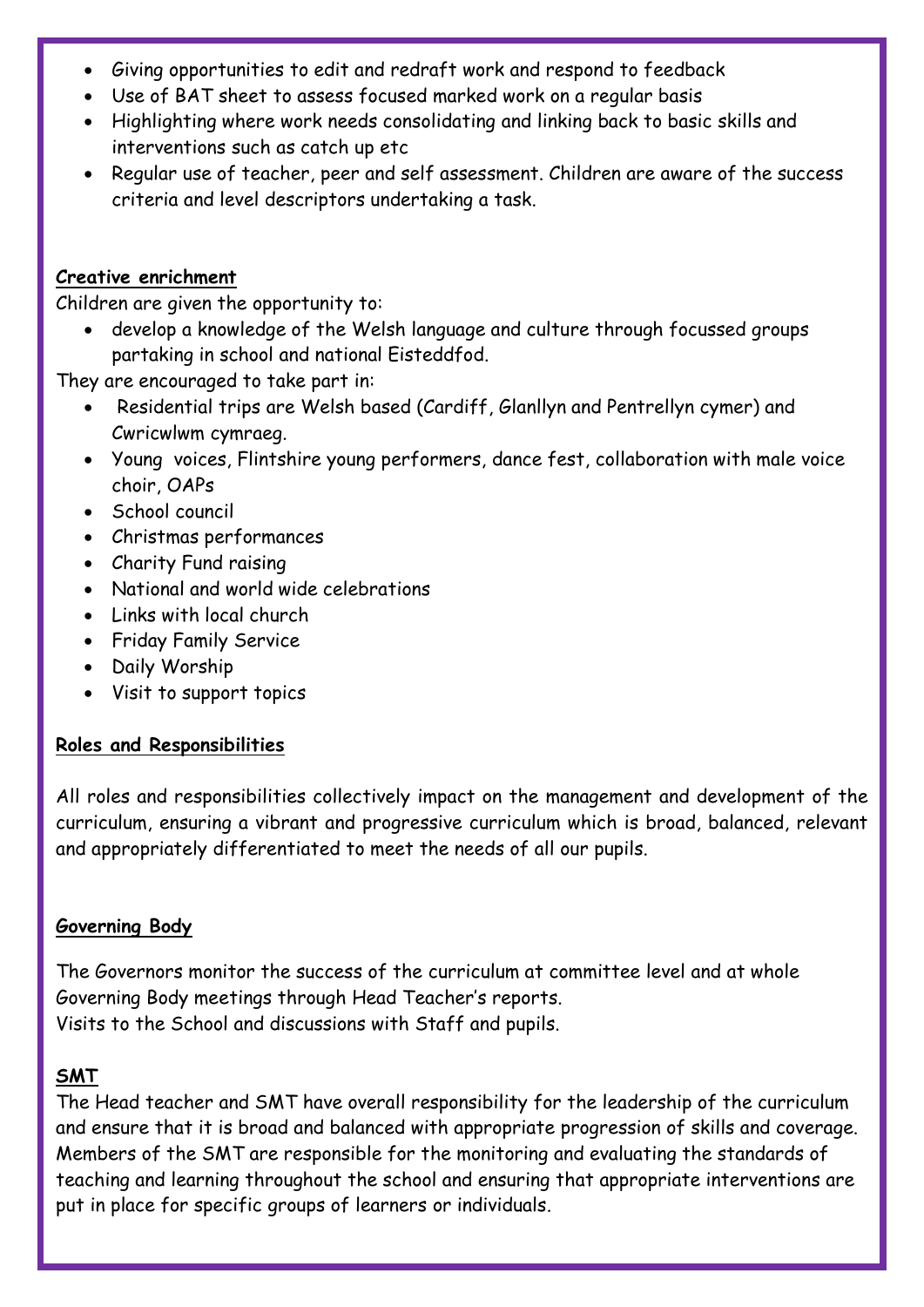#### **Teachers**

All Staff within their departments are collectively responsible for co-ordinating Medium Term Plans and liaising with each other over the content and delivery of the units of work. They regularly evaluate and monitor long/medium term plans and make the relevant changes/improvements as necessary.

Class teachers are responsible for involving support staff in the planning process and guiding them in their work with and assessment of individual pupils/groups of pupils.

Class teachers ensure that the curriculum is taught and that the aims are achieved for their class. They plan collaboratively to ensure consistency of provision and standards across year groups.

Class teachers are responsible for ensuring that the progress of the children in their class is tracked through AFL, target marking and whole school tracking data and that there is appropriate challenge and support.

#### **Parents**

- Sharing Services
- Information Evenings
- Home Learning
- Parents Evenings
- Induction Evenings

#### **Monitoring and Review**

The Governing body's Curriculum Committee is responsible for monitoring the way the school curriculum is implemented. Governors liaise closely with the Head Teacher, Senior Managers and teachers.

The Head teacher has overall responsibility for the day to day organisation of the curriculum

The SMT monitors the curriculum through planning, classroom observation and liaising with staff

The Governing Body will review this policy statement annually and update, modify or amend it as it considers necessary to ensure the policy meets the needs of Broughton Primary School.